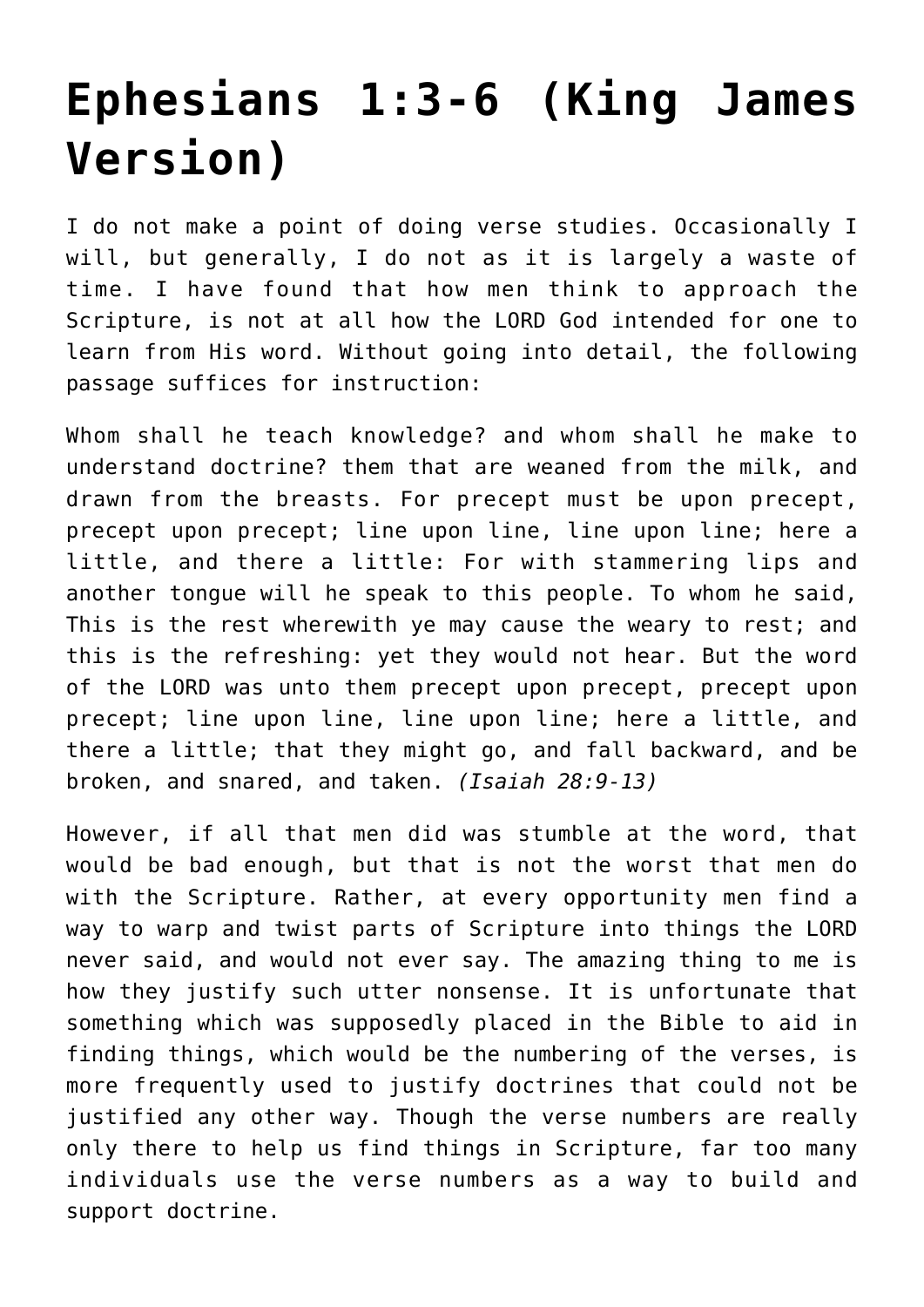Unfortunately, that is certainly not the way to approach the Scripture: verse by verse, number by number, regardless of sentence structure, thought pattern, principle, or any other known and properly recognized way understand what idea is being presented. Of course, following those properly recognized methods will inevitably lead one to certain conclusions about what the Scripture is stating that will nullify virtually all doctrines out there which masquerade as "Christian" doctrines. What you will be left with is one certain doctrine, and none other. Well, almost. One does have to be intellectually honest as well, and be willing to receive instruction from the LORD God.

With that understanding, let us examine Ephesians 1:3-6.

Though this more properly belongs in Primary school English class, what I wish to present here is something which is necessary for anyone studying the Scripture in English — English grammar and sentence structure. In this case, it should be more profitable simply because we will use the King James Bible as our workbook. Beside that, by using the Scripture, we might actually be shown something we have not seen heretofore.

Regardless of how we may feel about English grammar, the ability to read and write in an understandable way, without error, is essential to the accurate communication of ideas. How else are we supposed to prove out things, preserve the record of events, our thoughts, ideas, etc.? How else can we instruct someone without having to actually be in front of them? In all, despite the fact that primary and secondary English teachers seem to strive to make English a bore, it is truly a necessary subject, and excelling in it equips one well for communicating, at least in the technical part of it.

However, there are those who seem to think that the rules of grammar can be summarily dismissed if they get in the way of proving a point they believe to be valid. For example, the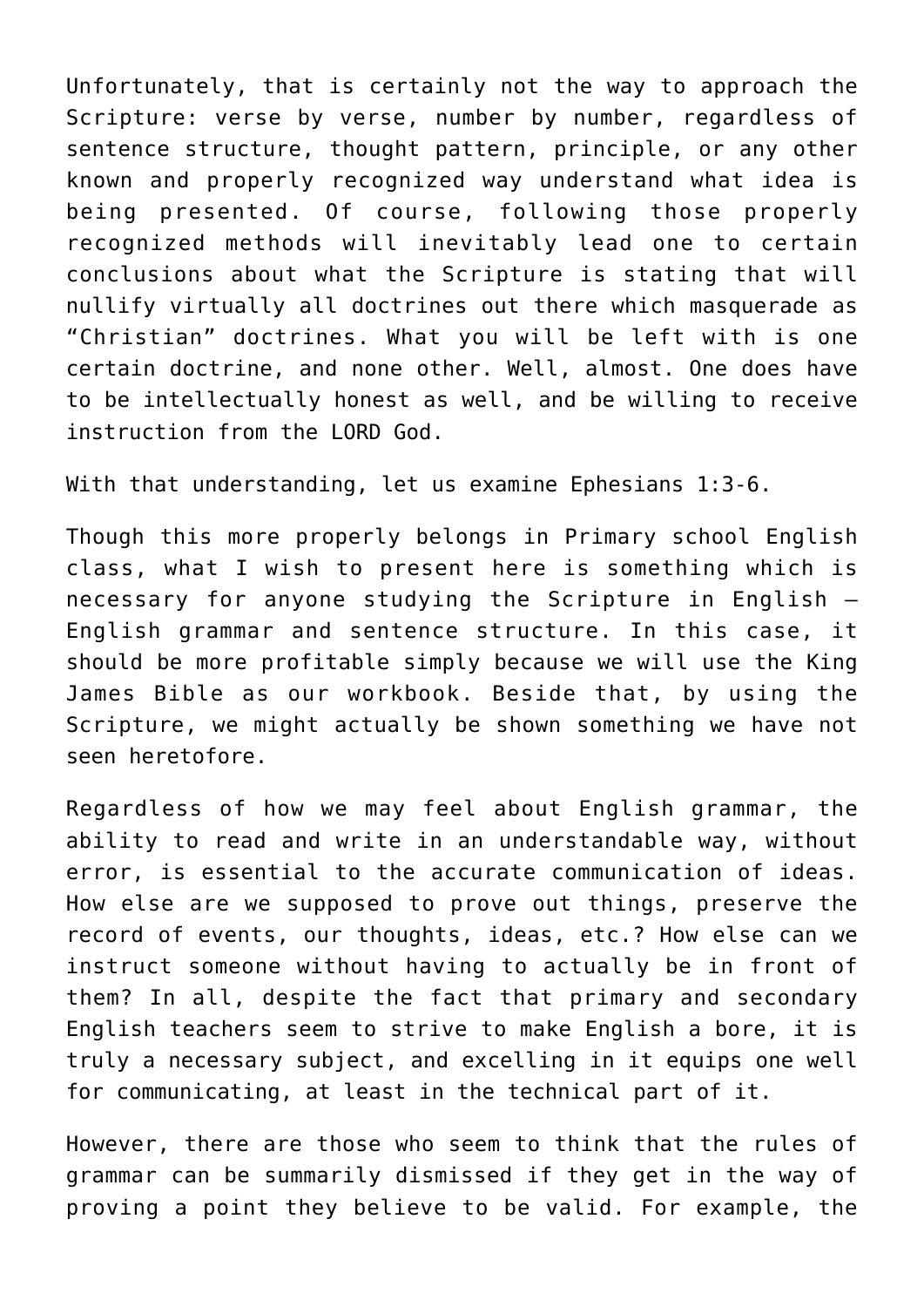Calvinists ((Though those holding the doctrine labeled "Calvinism" take exception at having that label applied to them, it is nonetheless true that John Calvin did more than anyone else in defining the doctrine and promoting it. Whether an individual chooses to be identified as "Reformed," "Augustinian," "Sovereign Grace," or "Primitive Baptist," the doctrine remains the same.)) think the following passage "proves" something about their doctrine of "*predestination*" and "*unconditional, sovereign election*":

4 According as he hath chosen us in him before the foundation of the world, that we should be holy and without blame before him in love:

5 Having predestinated us unto the adoption of children by Jesus Christ to himself, according to the good pleasure of his will, *(Ephesians 1:4-5)*

Now, you can Google the term "*Eph. 1:4-5*" or find any number of Calvinist/Reformed writings and the above passage will figure prominently. In short, they depend on it heavily to "prove" their doctrine.

#### But, we have to ask the question(s):

*Why does the thought of verse 5 end with a comma (,)? That's not how English sentences normally end, is it?*

#### And the answer:

*No. In fact, that is not how sentences in English end at all. Rather, sentences in English end with a period (.). Questions (a class (or type) of sentence) end with a question mark (?).*

This being the case, we have cause to determine whether the verse citation is actually whole and correct in its context. Or, we could just blindly accept what the Calvinists tell us and unquestioningly trust them. After all, they wouldn't lie,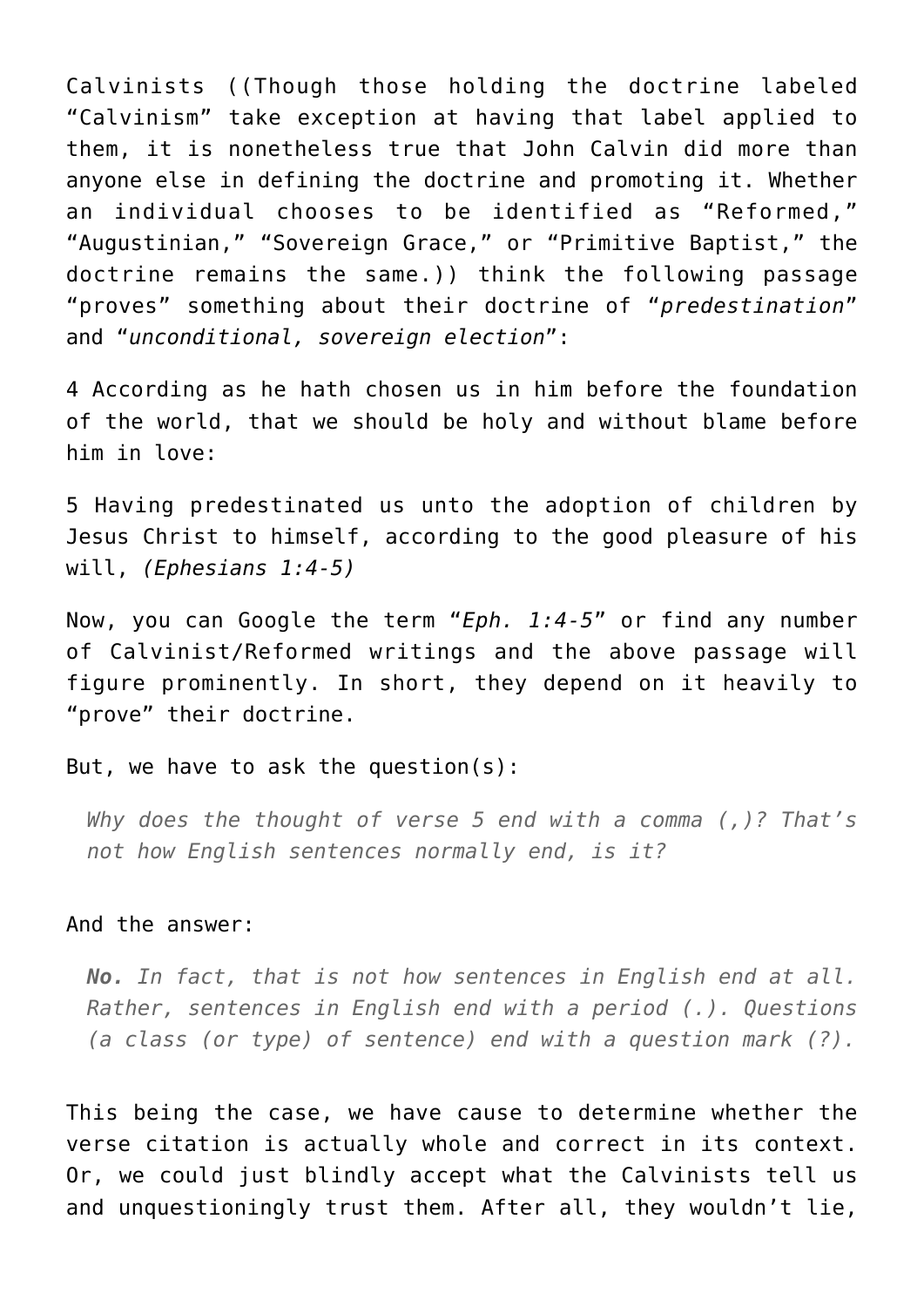would they?

In any case, we find that the sentence starts in verse three, not verse four, and ends with verse six, not verse 5:

3 Blessed be the God and Father of our Lord Jesus Christ, who hath blessed us with all spiritual blessings in heavenly places in Christ:

4 According as he hath chosen us in him before the foundation of the world, that we should be holy and without blame before him in love:

5 Having predestinated us unto the adoption of children by Jesus Christ to himself, according to the good pleasure of his will,

6 To the praise of the glory of his grace, wherein he hath made us accepted in the beloved.

Now, we need to note the actual punctuation of the sentence, and note what that punctuation means as pertaining to the structure of the sentence, and the context(s) defined therein.

We find that verse three ends with a colon (:); verse four has a comma (,) in the midst, and ends with a colon (:); verse five also has a comma (,) in the midst and at the end(,), and, verse six has a comma (,) and ends with a period (.) ending the sentence.

Now, most of us readily understand that a period ends a sentence, and a comma separates phrases or clauses in the sentence. But the colon and semi-colon are not so commonly understood. However, as we can plainly see, the colon figures prominently in the structure of this sentence in Ephesians, Chapter 1. Hence, we need to have the colon defined somewhat. The following citations explain the function of the colon in grammar and sentence structure:

*Using Colons to Create Compound Sentences*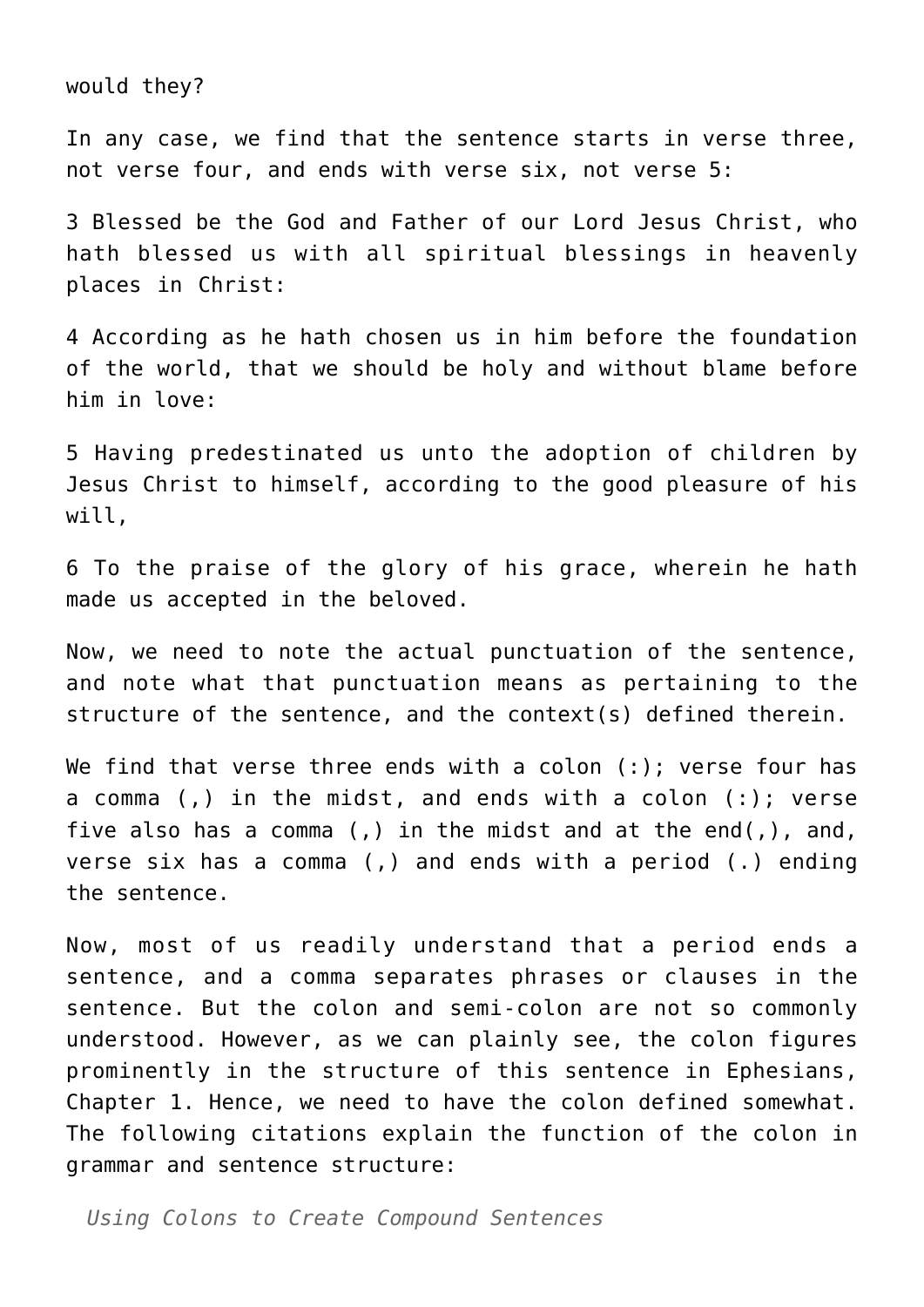*We all know that we can use a semicolon to join two sentences to create a compound sentence when the two sentences are closely related. But when the first sentence of the pair creates an expectation in the reader that the second sentence fulfills, then the correct punctuation to use to connect them is a colon. In other words the second sentence illustrates, explains or exemplifies the idea expressed in the first sentence. (([http://www.uhv.edu/ac/grammar/colons.asp\)](http://www.uhv.edu/ac/grammar/colons.aspx))*

*Colon: a colon introduces a formal list, long quotation, equation, or definition. ((http://writing.umn.edu/tww/disciplines/biological\_sciences/ research/errors.pdf, page 13))*

*dependent clause-clause that is subordinate to, or dependent on, the independent clause ((<http://www.grammarbook.com/punctuation/colons.asp>))*

What this all means is that the passage of Ephesians, Chapter 1, verses 3 through 6 is quite the complex sentence that cannot have sections lifted out and arbitrarily used to support doctrine. Instead, what must be done is break down the sentence and analyze it, without regard to verse numbers. This does bring us to the point of addressing verse numberings, and why they exist. After all, the verse numbers likely have a greater influence on how people read the Bible than any other single factor.

To shed some light on verse numbers and where they come from, it is essential to note that William Tyndale's 1534 New Testament, and his partially completed Old Testament do not have verse numbers. According to one source I have, (([Landmarks of English Bible Manuscript Evidence](http://www.baptistpublications.org/mm5/merchant.mvc?Screen=PROD&Store_Code=BBCP&Product_Code=I-MSS&Category_Code=BIC), Pastor Robert J. Sargent, Bible Baptist Church Publications, 1989)) the Geneva Bible, published in 1577, was the first English Bible to have verse numbers. What this means is that verse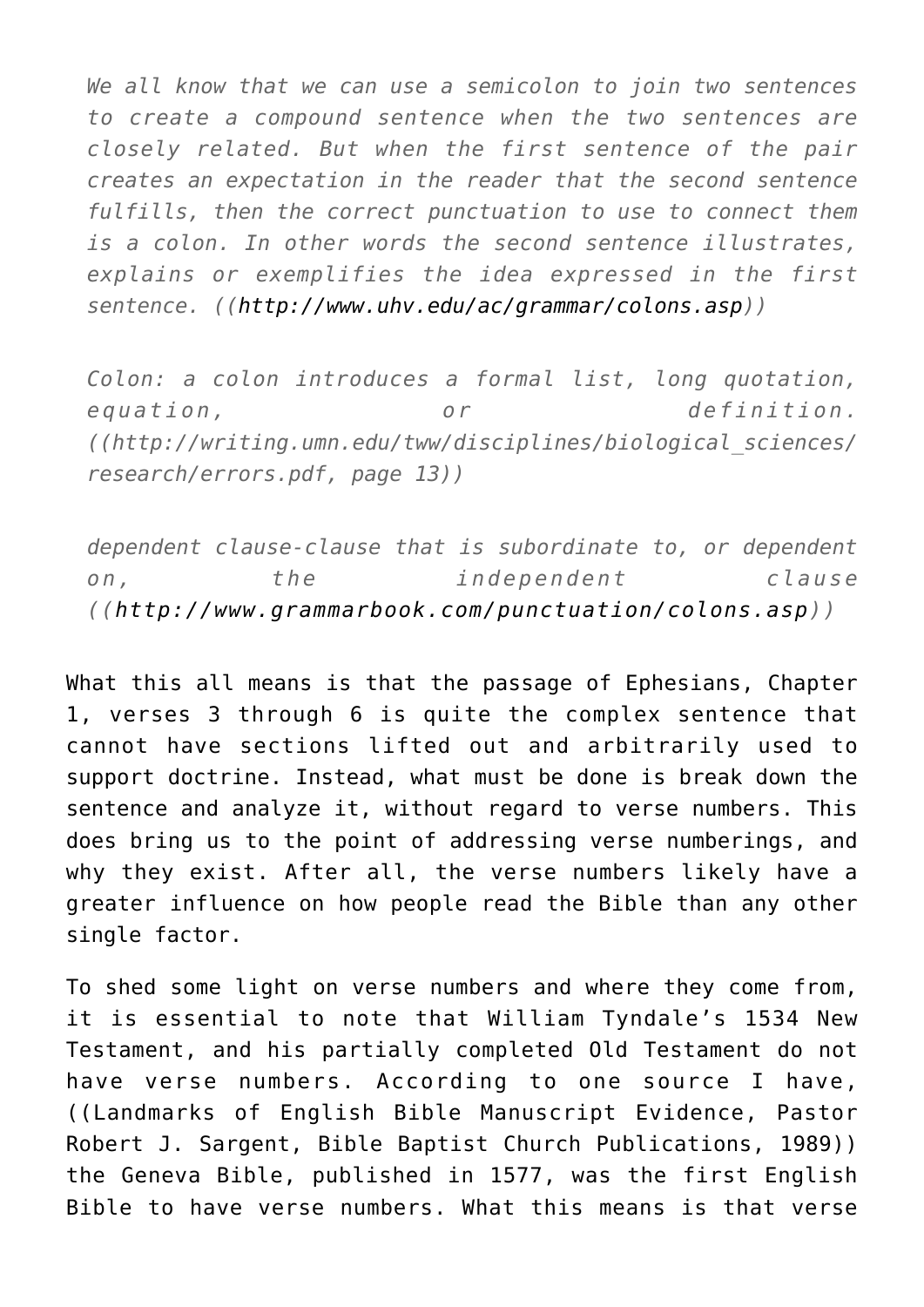numbers are not necessary to understand the Scripture, (Yes, some think they are indispensable for understanding the Bible.),and they are very much like "letters in red" in the Bible — very misleading at times. The problem here is that the "helps" placed in the Bible to help us find things, cease being helps to a high percentage of folks and become equal with Scripture itself for determining doctrine. So it is with the verse numbers. They are there to "help" us reference particular places in Scripture, much like the line numbers in a legal document. That is all they are for. We should never allow the verse beginnings and endings to override the rules of language structure and grammar, as that will — sooner rather than later — lead to errors in doctrine.

With that stated, we should now know that the citation of Ephesians 1:4-5 in support of doctrine is entirely in error. Even if the doctrine supported by those verses was indeed legitimate, it would still be wrong to pull the verses out of the context of the sentence, and use them alone to support the doctrine. The only possible exception to this that it has been firmly established the context of the sentence that they do state a certain thing, and that has been shown prior to citing the verses only, with appropriate citation to indicate quotation of partial sentence.

Why be so nitpicky? Precisely because of this:

4 According as he hath chosen us in him before the foundation of the world, that we should be holy and without blame before him in love:

5 Having predestinated us unto the adoption of children by Jesus Christ to himself, according to the good pleasure of his will, *(Ephesians 1:4-5)*

If we indent to show dependency, we find very quickly that verse 4 is dependent upon verse three, and verse 5 is dependent upon verse  $4 - as$  we see here: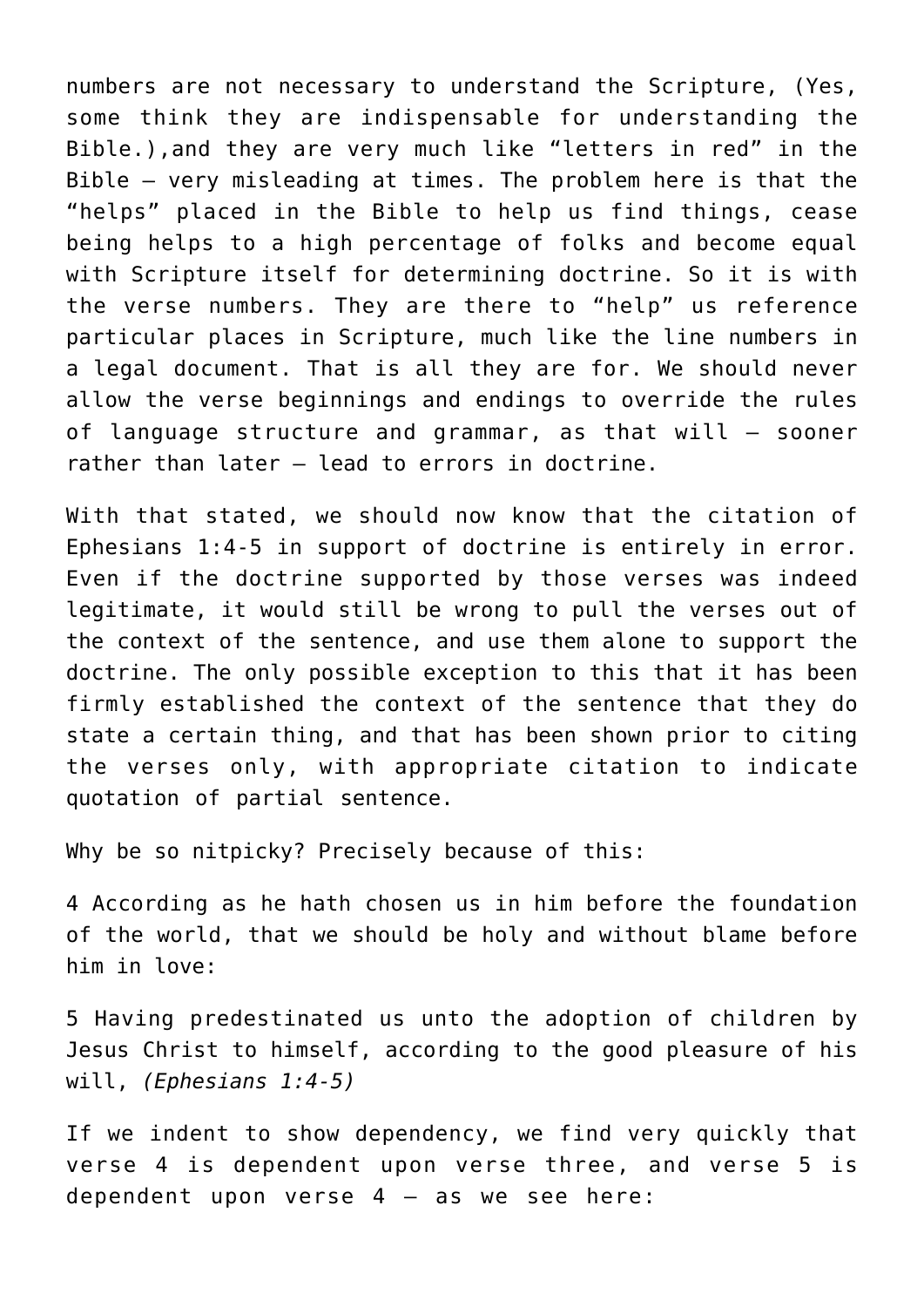**3** Blessed be the God and Father of our Lord Jesus Christ, who hath blessed us with all spiritual blessings in heavenly places in Christ:

**4** According as he hath chosen us in him before the foundation of the world, that we should be holy and without blame before him in love:

**5** Having predestinated us unto the adoption of children by Jesus Christ to himself, according to the good pleasure of his will,

**6** To the praise of the glory of his grace, wherein he hath made us accepted in the beloved.

Now it becomes very apparent that verses 4 and 5 are only applicable within the context of "*in Christ*" as established in verse 3. Now, the term "*in Christ*" means specifically "*one who is born-again in Christ*" and has no application to anyone not born-again. We find confirmation of this in I Corinthians, Chapter 15:

For since by man came death, by man came also the resurrection of the dead. For as in Adam all die, even so in Christ shall all be made alive. *(I Corinthians 15:21-22)*

What I Corinthians 15:21-22 confirms for us in this context, is that the term "*in Christ*" means expressly to have been "*born-again*" or saved. Hence, in the passage in Ephesians, Chapter 1, verses 4, 5, and 6 are all framed within the context of addressing someone who is already born-again, or saved. It is not addressing anyone who is not saved, as the term "in Christ" is expressly used immediately prior to the colon in verse three.

Thus, verse 3 sets the context of "*in Christ*" which verses 4 and 5 are only viable within that context, and not viable outside the specific context of "*in Christ*." Hence, everything in verses 4, 5 and 6 do not apply to any predestination to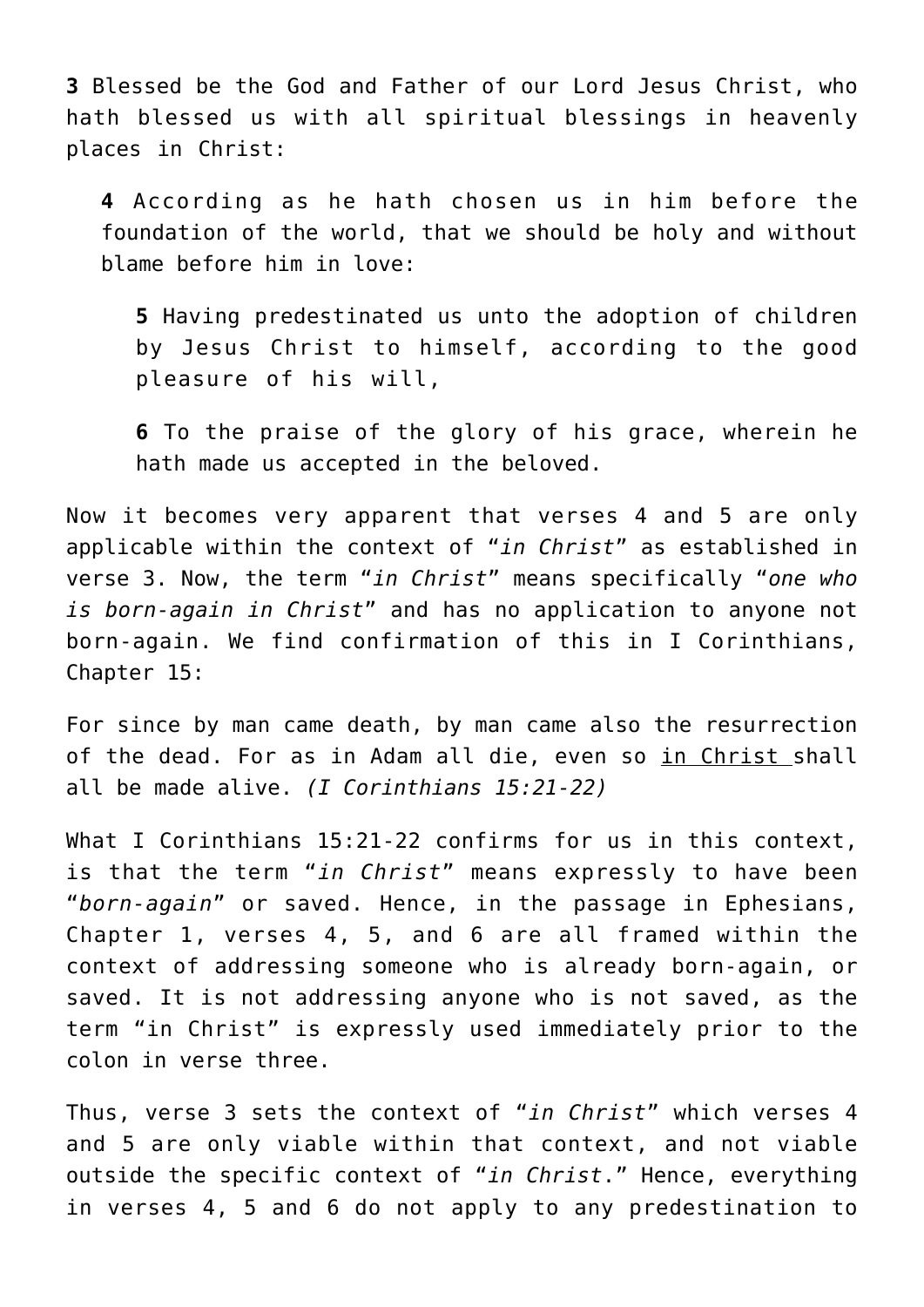salvation, but apply to what will happen after salvation. Moreover, verses 5 resides even further within the bounds of salvation in that it explains that after we are saved, we are predestined to adoption, which is beyond simple salvation. Verse 6 continues the thought and states that the adoption is "To the praise of the glory of his grace . . ." and that we are "accepted in the beloved."

If we then go back and examine the rest of Scripture to see if support for this exists, we should not be surprised by what we find. After all, a brief examination of the structure and grammar does show that the predestination spoken of here is predestination to certain changes in us at salvation, and to promises made to us in eternity past. Now, in accordance with the grammar of verse 4, we find the clause broken into two phrases, separated by a comma:

According as he hath chosen us in him before the foundation of the world,

and:

that we should be holy and without blame before him in love:

As we can see in the above clause, it is separated into two distinct phrases by the use of a comma. Immediately following the comma, is the word "that" which is indicative of the purpose of the statement before the comma. We can know this by the following citation:

*That, conjunctive*

*2. Used to introduce a clause expressing purpose; as, they died that we might live. ((Webster's New Universal Unabridged Dictionary, copyright 1983))*

What is shown by the dictionary definition, is a clear statement of purpose for everything going before the comma: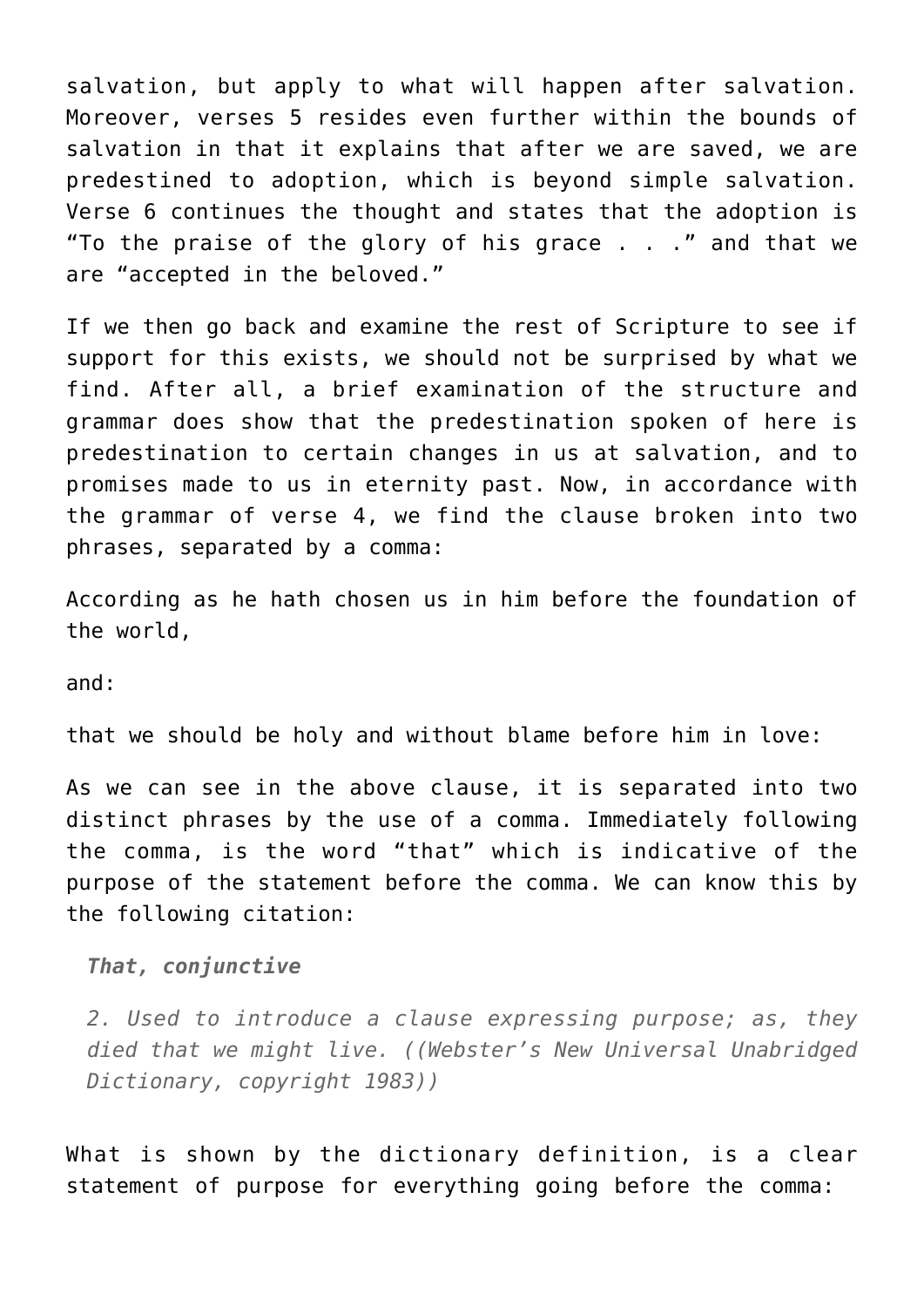*According as he hath chosen us in him before the foundation of the world . . .*

### *To the end:*

*we should be holy and without blame before him in love:*

## In which I have replaced the word "*that*" with the equivalent phrase "*to the end*" for the purpose of clarification. Hence:

*He (the LORD) hath chosen (chose or "did choose") us (the saved) in him (in Christ) before the foundation of the world (before the world ever existed), that (to the end) we (they) should be holy and without blame (we/they should stand blameless) before him (the LORD) in love.*

### Rewritten:

*The LORD did choose the saved in Christ before the world ever existed, to the end they should stand blameless before the LORD in love.*

Thus, what the clause is stating is not "*chose to salvation*" before the foundation of the world, but "*chose to be holy and without blame in Christ.*" This conclusion is directly supported by other Scripture:

For we are his workmanship, created in Christ Jesus unto good works, which God hath before ordained that we should walk in them. *(Ephesians 2:10)*

Wherefore gird up the loins of your mind, be sober, and hope to the end for the grace that is to be brought unto you at the revelation of Jesus Christ; As obedient children, not fashioning yourselves according to the former lusts in your ignorance: But as he which hath called you is holy, so be ye holy in all manner of conversation; Because it is written, Be ye holy; for I am holy. *(I Peter 1:13-16)*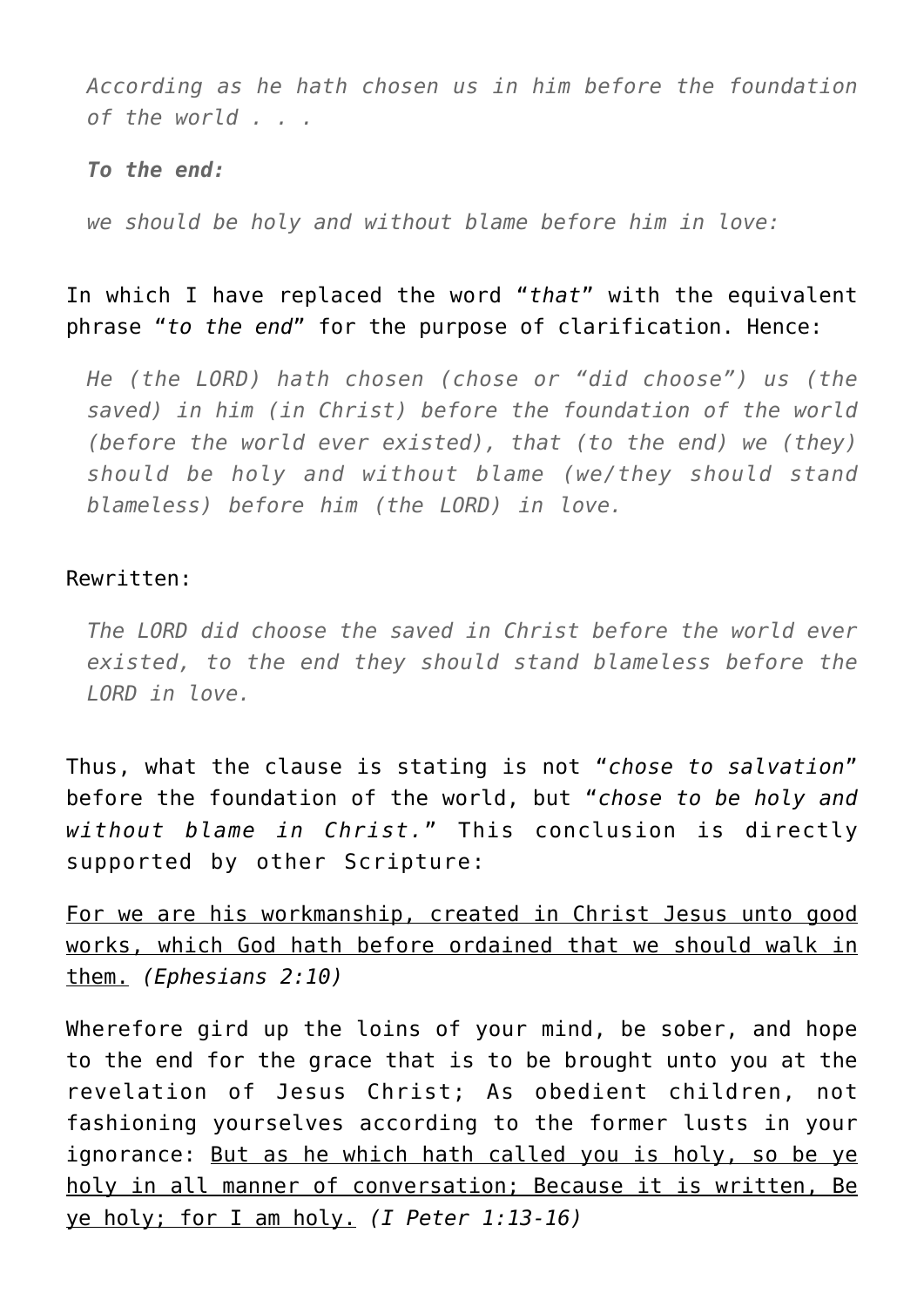For the grace of God that bringeth salvation hath appeared to all men, Teaching us that, denying ungodliness and worldly lusts, we should live soberly, righteously, and godly, in this present world; Looking for that blessed hope, and the glorious appearing of the great God and our Saviour Jesus Christ; Who gave himself for us, that he might redeem us from all iniquity, and purify unto himself a peculiar people, zealous of good works. *(Titus 2:11-14)*

There are not, no matter how much the Calvinist/Reformed adherents would like there to be, any verses that directly support predestination to salvation *(unconditional, sovereign election)* like the passages above support predestination to be holy and without blame in Christ. In fact, there are no passages in Scripture that support predestination to salvation at all, as a proper analysis of the grammar, sentence structure, and context of the passages do demonstrate.

Now, in the case of verse four, we have it doubly reinforced that this "*predestination*" spoken of is to be "*holy and without blame in Christ,*" as verse three set the specific context of being in Christ, and all clauses and phrases of the sentence which follow fall expressly within that context due to the presence of the colon (:) at the end of verse 3. This context is expressly having been saved or being in Christ. Additionally, we also now have verse four showing us plainly that the "*predestination*" is for the purpose of making the children of the LORD holy, without sin, and without blame before the LORD God. However, the sentence does not end with that thought, but continues to take us further into understanding what the LORD has done for His children as it continues by use of another colon, plainly indicating that verse 5 is yet another subordinate clause:

Having predestinated us unto the adoption of children by Jesus Christ to himself, according to the good pleasure of his will,

Here we find, in yet another subordinate clause —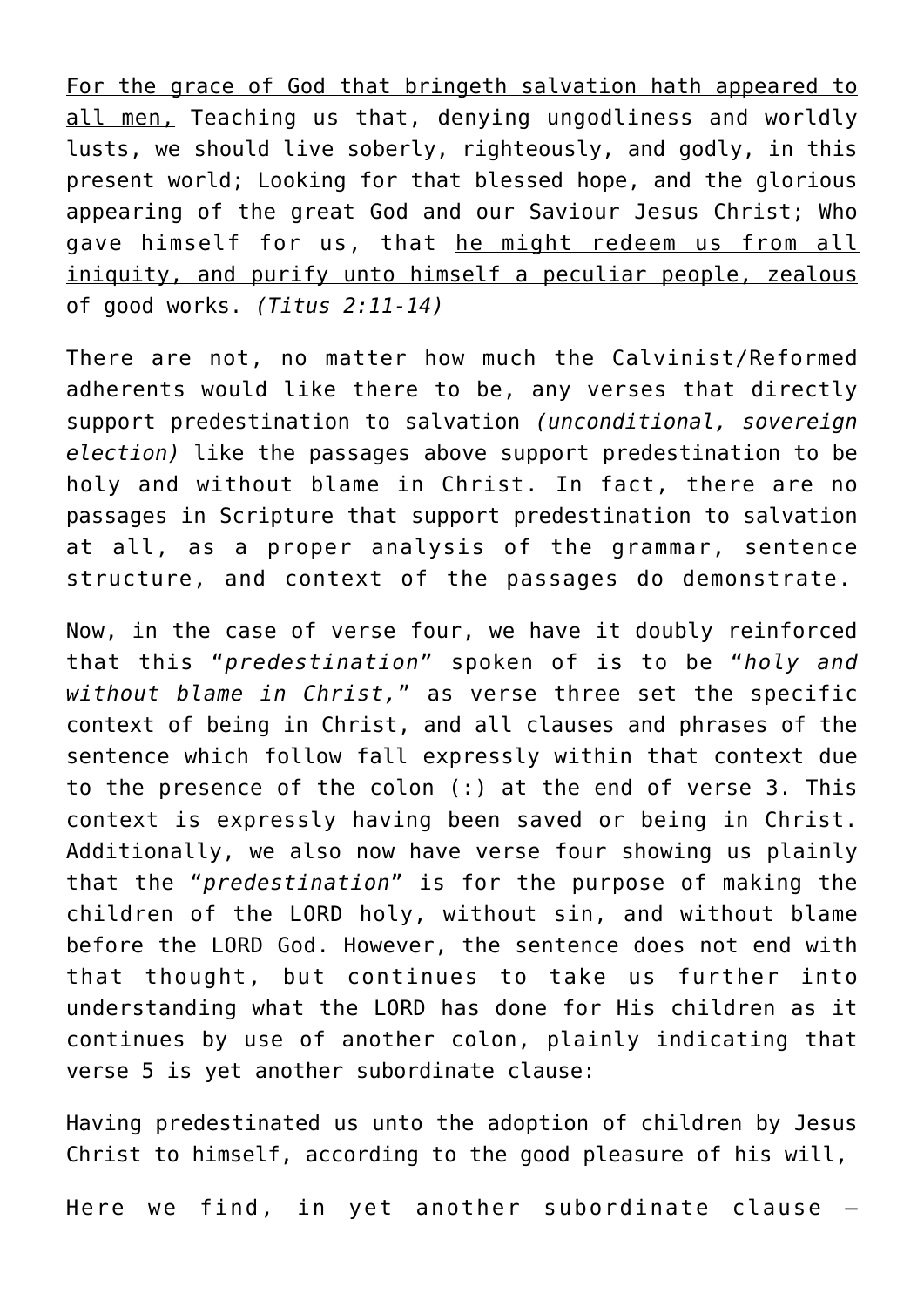predestination, and the definition of what that predestination applies to. In breaking down the clause, we see that we are "*predestinated unto,*" which is the same as being "*predestinated to*" which the simple word "*to*" is defined thus:

*to —prep.*

*1 expressing direction or position in relation to a particular location, point, or condition. ->chiefly Brit. (in telling the time) before (the hour specified).*

*2 identifying the person or thing affected.*

*3 identifying a particular relationship between one person or thing and another. ->indicating a rate of return on something: ten miles to the gallon.*

*4 indicating that two things are attached.*

*5 governing a phrase expressing someone's reaction to something: to her astonishment, he smiled.*

*6 used to introduce the second element in a comparison.*

*7 placed before a debit entry in accounting.*

*—infinitive marker 1 used with the base form of a verb to indicate that the verb is in the infinitive. ->(about to) forming a future tense with reference to the immediate future.*

*2 used without a verb following when the missing verb is clearly understood: she said she didn't want to.*

*—adv. so as to be closed or nearly closed.*

*-ORIGIN OE tM (adv. and prep.), of W. Gmc origin. ((Oxford English Concise Dictionary, Wordperfect integrated edition.))*

Hence, by senses 1, 2, 3, and 4, the "*predestination*" spoken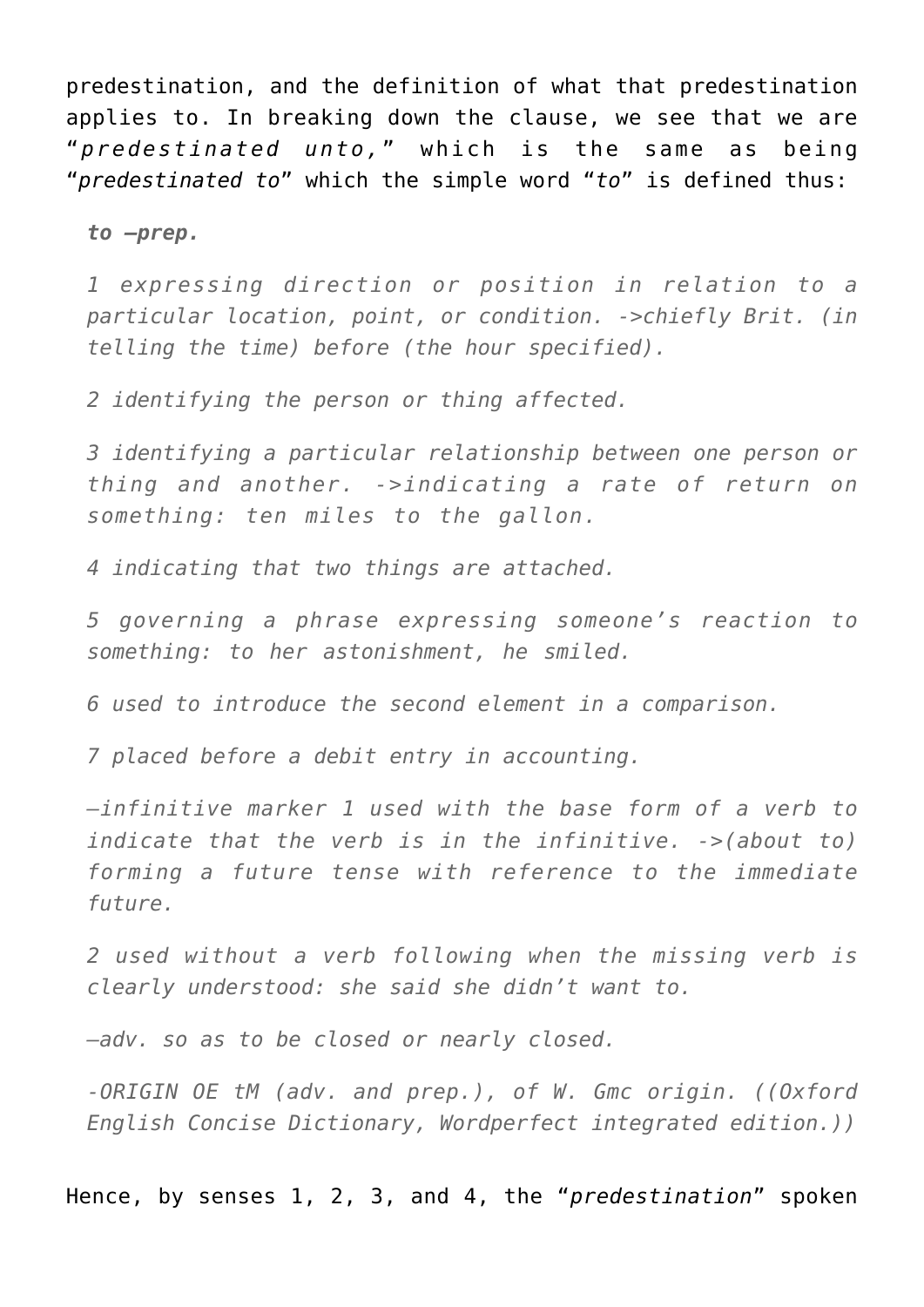of is directly attached to "*the adoption of children by Jesus Christ.*" If we understand salvation, we should also understand that the LORD God did not have to adopt us. He could have simply saved us and left us saved, without any sort of adoption. He did not have to make us His children again. After all, we departed from Him, and were not His children spiritually. However, it is expressly a part of salvation that we become His children by adoption, as we are subject to the new birth in Christ. Nonetheless, we would never understand this were we not expressly told.

Now, we see also here that this was done "*according to the good pleasure of his will,*" which some make much out of as if to say that what the LORD God did was either arbitrary or a mystery. However, it is neither, and we should understand this was done in righteousness, fully consistent with everything else the LORD God does. Thus, it is a matter of righteousness that we are created in Christ Jesus to be holy and without blame, zealous of good works, and adopted into the family of God to be the children of God, as we are the children of Christ, for it is written:

For it became him, for whom are all things, and by whom are all things, in bringing many sons unto glory, to make the captain of their salvation perfect through sufferings. For both he that sanctifieth and they who are sanctified are all of one: for which cause he is not ashamed to call them brethren, Saying, I will declare thy name unto my brethren, in the midst of the church will I sing praise unto thee. And again, I will put my trust in him. And again, Behold I and the children which God hath given me. *(Hebrews 2:10-13)*

Which is taken from Isaiah, Chapter 8:

Behold, I and the children whom the LORD hath given me are for signs and for wonders in Israel from the LORD of hosts, which dwelleth in mount Zion. *(Isaiah 8:18)*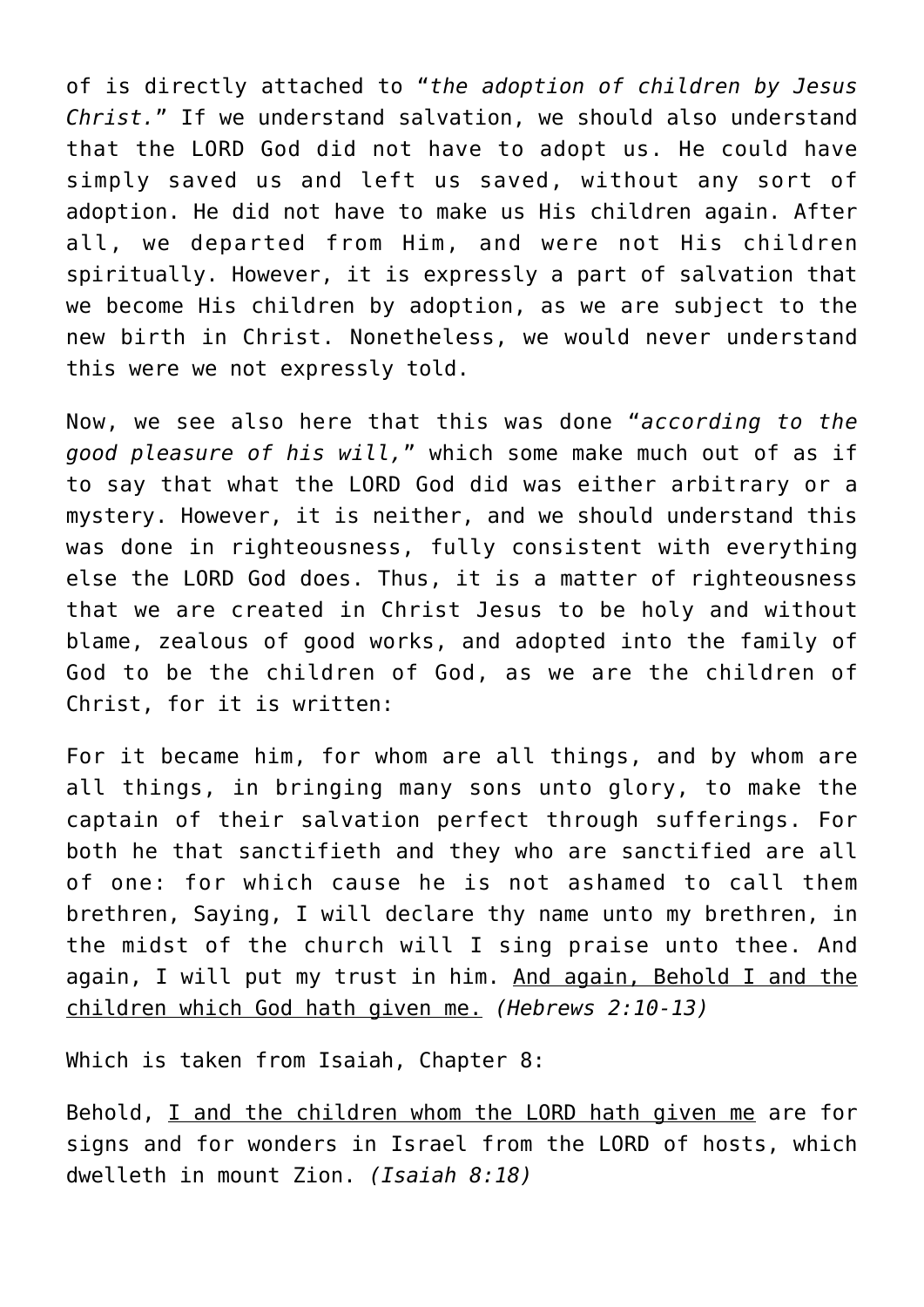And indeed, the children of Christ, are a wondrous thing to behold as the world cannot understand what motivates them to do the things they do, and be dedicated unto a Lord they have never seen. This was the mystery that Nicodemus could not understand, which the Lord Jesus Christ had to explain to him:

Jesus answered, Verily, verily, I say unto thee, Except a man be born of water and of the Spirit, he cannot enter into the kingdom of God. That which is born of the flesh is flesh; and that which is born of the Spirit is spirit. Marvel not that I said unto thee, Ye must be born again. The wind bloweth where it listeth, and thou hearest the sound thereof, but canst not tell whence it cometh, and whither it goeth: so is every one that is born of the Spirit. *(John 3:5-8)*

But I digress.

In returning to the subject at hand, we find also that all this was done to this end:

To the praise of the glory of his grace, wherein he hath made us accepted in the beloved.

That the LORD God can take wicked, sinful man and change him completely into a holy, righteous creature is almost quite beyond belief, were the LORD God not diligent in repeatedly instructing us that He has done so.

Thus, the sentence ends with the statement that the children of God are accepted in Christ, and this is to the praise of the glory of His grace. It is oft forgot that grace is indeed greater than sin, and thus the argument is speciously made that only certain individuals are predestined to be saved and all others lost. Instead what we find in Scripture is quite the opposite:

Moreover the law entered, that the offence might abound. But where sin abounded, **grace did much more abound**: That as sin hath reigned unto death, even so might grace reign through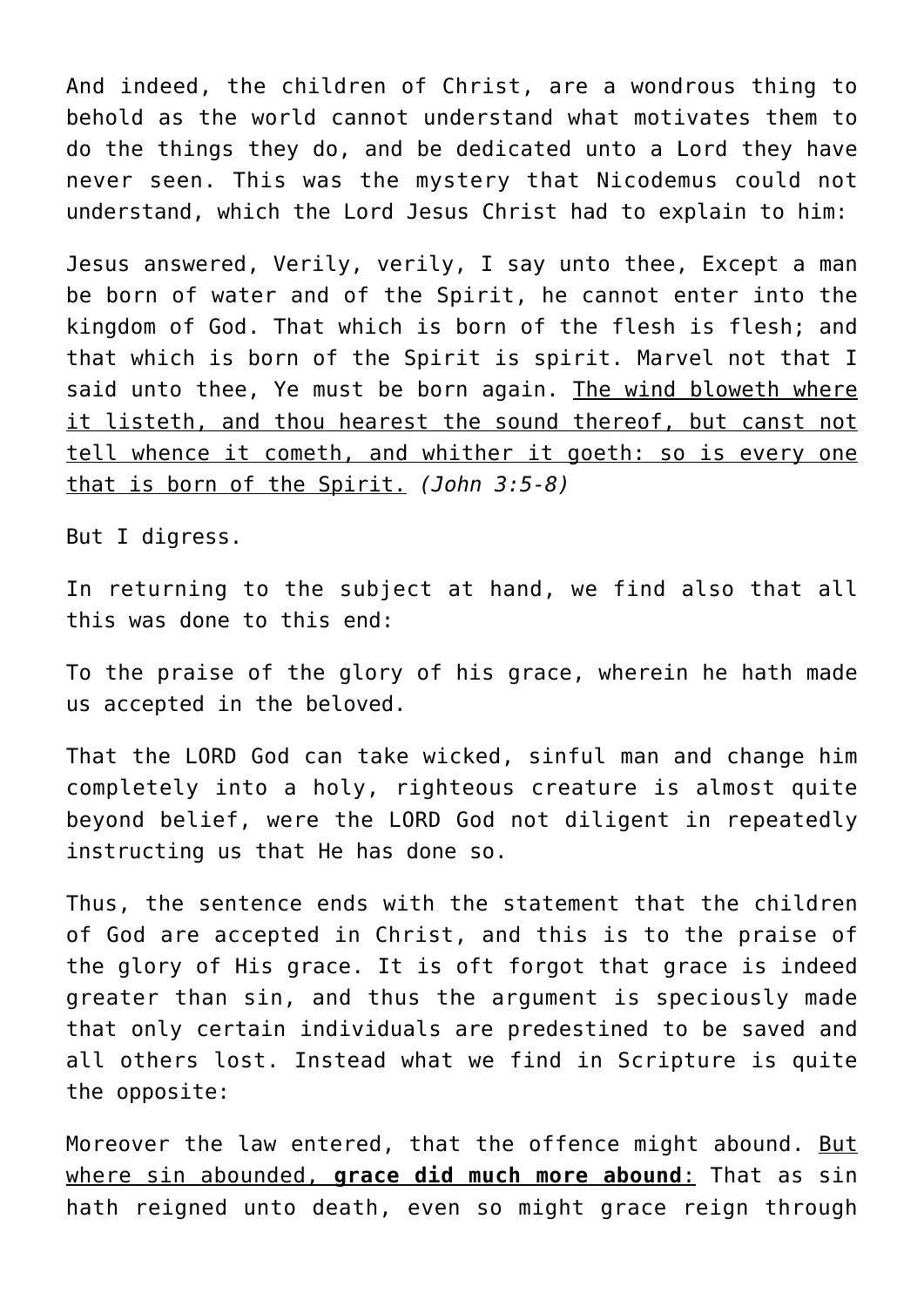righteousness unto eternal life by Jesus Christ our Lord. *(Romans 5:20-21)*

And again:

And I thank Christ Jesus our Lord, who hath enabled me, for that he counted me faithful, putting me into the ministry; Who was before a blasphemer, and a persecutor, and injurious: but I obtained mercy, because I did it ignorantly in unbelief. And the grace of our Lord was exceeding abundant with faith and love which is in Christ Jesus. This is a faithful saying, and worthy of all acceptation, that Christ Jesus came into the world to save sinners; of whom I am chief. *(I Timothy 1:12-15)*

The Scripture cannot be so express and plain about grace "much more" abounding than sin, and Christ coming into the world to save "sinners" and not mean that salvation is freely available and intended for every last person on the face of the earth. We can confirm that by the following passages from Isaiah:

Assemble yourselves and come; draw near together, ye that are escaped of the nations: they have no knowledge that set up the wood of their graven image, and pray unto a god that cannot save. Tell ye, and bring them near; yea, let them take counsel together: who hath declared this from ancient time? who hath told it from that time? have not I the LORD? and there is no God else beside me; a just God and a Saviour; there is none beside me. Look unto me, and be ye saved, all the ends of the earth: for I am God, and there is none else. I have sworn by myself, the word is gone out of my mouth in righteousness, and shall not return, That unto me every knee shall bow, every tongue shall swear. *(Isaiah 45:20-23)*

And again:

Ho, every one that thirsteth, come ye to the waters, and he that hath no money; come ye, buy, and eat; yea, come, buy wine and milk without money and without price. Wherefore do ye spend money for that which is not bread? and your labour for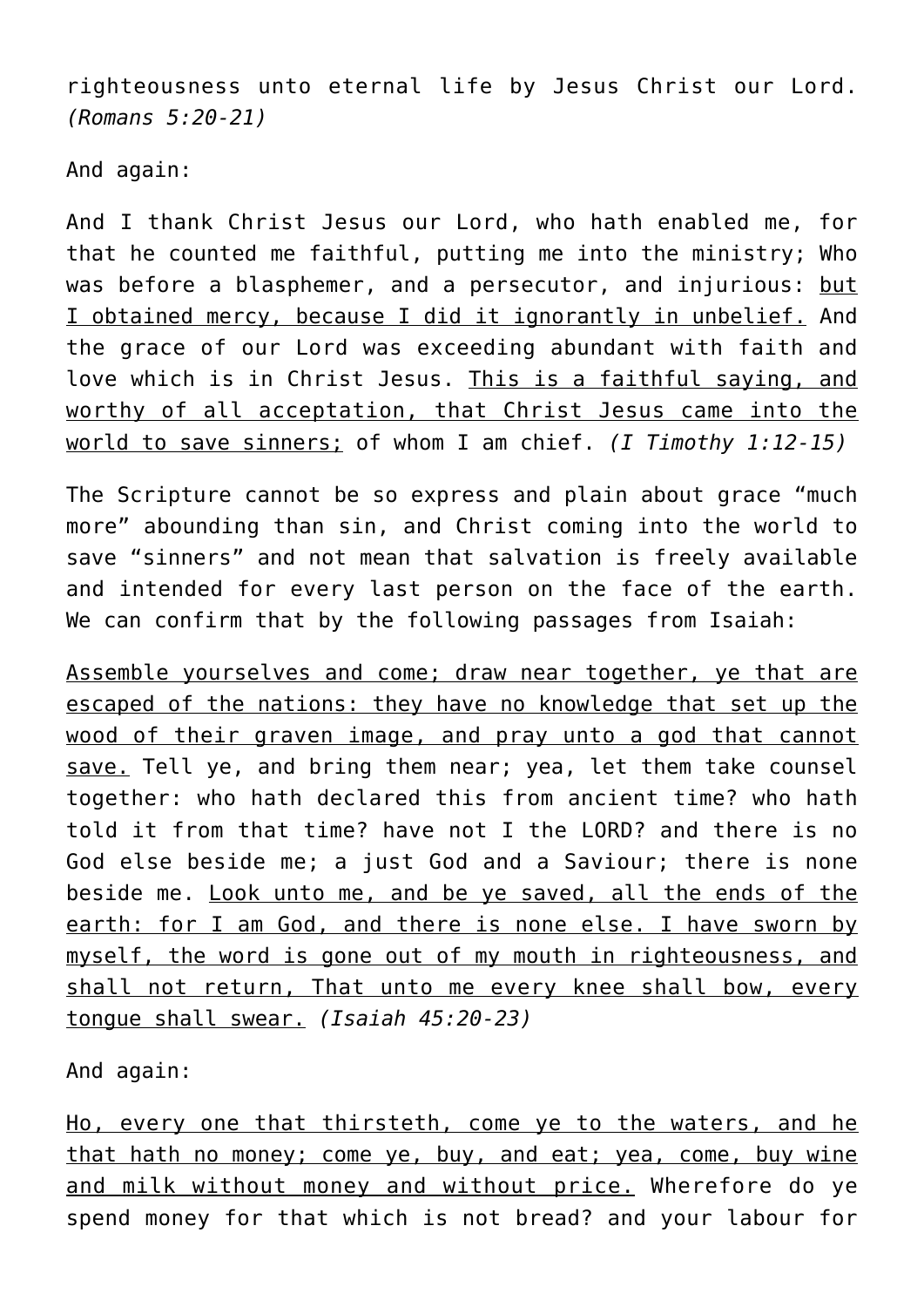that which satisfieth not? hearken diligently unto me, and eat ye that which is good, and let your soul delight itself in fatness. Incline your ear, and come unto me: hear, and your soul shall live; and I will make an everlasting covenant with you, even the sure mercies of David. Behold, I have given him for a witness to the people, a leader and commander to the people. Behold, thou shalt call a nation that thou knowest not, and nations that knew not thee shall run unto thee because of the LORD thy God, and for the Holy One of Israel; for he hath glorified thee. Seek ye the LORD while he may be found, call ye upon him while he is near: Let the wicked forsake his way, and the unrighteous man his thoughts: and let him return unto the LORD, and he will have mercy upon him; and to our God, for he will abundantly pardon. *(Isaiah 55:1-7)*

And from Jonah:

But it displeased Jonah exceedingly, and he was very angry. And he prayed unto the LORD, and said, I pray thee, O LORD, was not this my saying, when I was yet in my country? Therefore I fled before unto Tarshish: for I knew that thou art a gracious God, and merciful, slow to anger, and of great kindness, and repentest thee of the evil. Therefore now, O LORD, take, I beseech thee, my life from me; for it is better for me to die than to live. Then said the LORD, Doest thou well to be angry? *(Jonah 4:1-4)*

And God said to Jonah, Doest thou well to be angry for the gourd? And he said, I do well to be angry, even unto death. Then said the LORD, Thou hast had pity on the gourd, for the which thou hast not laboured, neither madest it grow; which came up in a night, and perished in a night: And should not I spare Nineveh, that great city, wherein are more than sixscore thousand persons that cannot discern between their right hand and their left hand; and also much cattle? *(Jonah 4:9-11)*

You know, I don't want to mock the adherents of Calvinist/Reformed doctrine, but it really begs the question